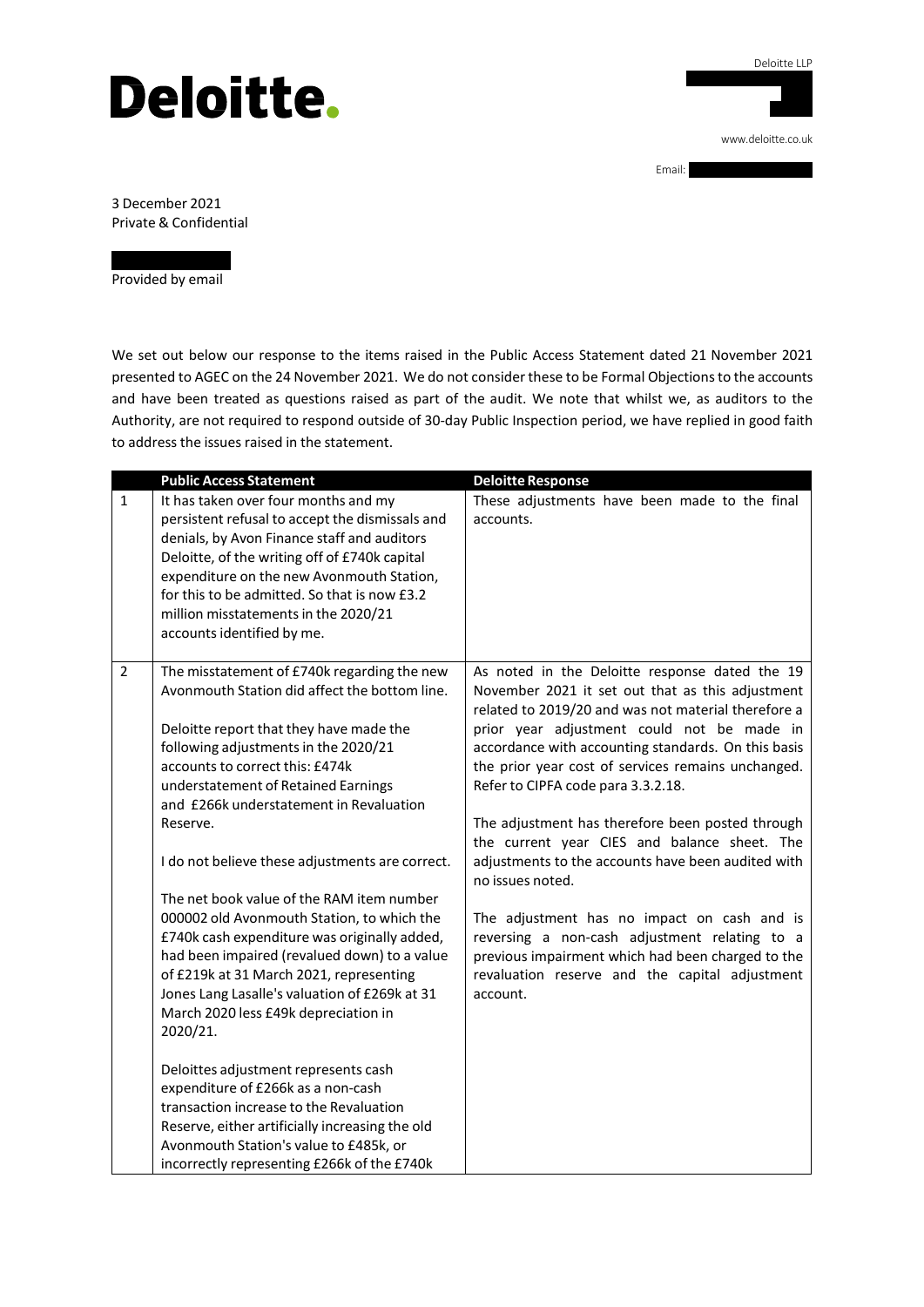|   | cash spent as a non-cash increase in value in<br>the new Avonmouth Station.                                                                                                                                                                                                                                                                                                                                                     |                                                                                                                                                                                                                                                                                                                                                                                                                                                                                                 |
|---|---------------------------------------------------------------------------------------------------------------------------------------------------------------------------------------------------------------------------------------------------------------------------------------------------------------------------------------------------------------------------------------------------------------------------------|-------------------------------------------------------------------------------------------------------------------------------------------------------------------------------------------------------------------------------------------------------------------------------------------------------------------------------------------------------------------------------------------------------------------------------------------------------------------------------------------------|
|   | They have done this kind of thing before.                                                                                                                                                                                                                                                                                                                                                                                       |                                                                                                                                                                                                                                                                                                                                                                                                                                                                                                 |
|   | Please can Deloitte provide a clear explanation<br>of why they believe this is correct, and if this is,<br>as I believe, incorrect can they correct this.                                                                                                                                                                                                                                                                       |                                                                                                                                                                                                                                                                                                                                                                                                                                                                                                 |
| 3 | It is concerning that in 2020/21 Avon Fire<br>decided for the first time (in decades at least)<br>not to use independent professional property<br>valuers and instead have valuations done by<br>Deloitte. Deloitte's report suggests this may<br>continue.                                                                                                                                                                     | Please refer to the final ISA260 on page 15, this was<br>presented to AGEC on the 24 November 2021.<br>For clarification, Deloitte have not completed any<br>valuation of the properties in 2020/21.                                                                                                                                                                                                                                                                                            |
|   |                                                                                                                                                                                                                                                                                                                                                                                                                                 |                                                                                                                                                                                                                                                                                                                                                                                                                                                                                                 |
| 4 | Despite a commitment from Deloitte to AGEC<br>members, in their meeting of 23 September,<br>to give a "full response" to my concerns raised<br>in emails dated 17 and 21 September, sent to<br>them and copied to the AGEC Chair, following<br>my review of 2020/21 accounting records<br>provided to me, two months on they have<br>failed to do this. The only concern they have<br>responded to is the £740k error as above. | All responses have been provided in the letter dated<br>19 November 2021 and this letter dated 3 December<br>2021.                                                                                                                                                                                                                                                                                                                                                                              |
| 5 | Another "bottom line" error of approx £250k<br>(this one, an uncorrected adjustment,<br>overstating expenditure) is mentioned in<br>Deloitte's latest report, but no details of what<br>the prepaid invoice referred to was for. Can<br>Deloitte please let AGEC members and the<br>public know. The only invoice I can find large<br>enough, as per published expenditure over<br>£500 is for insurance.                       | This misstatement relates to a prepayment of<br>insurance which was identified during the audit. This<br>has been communicated to those charged with<br>governance as an uncorrected misstatement on the<br>23 September 2021 and the 24 November 2021.<br>The decision to leave the misstatement unadjusted<br>does not impact on our audit opinion as set out in<br>the final ISA260 presented to AGEC on the 24<br>November as based on our assessment of materiality<br>this is immaterial. |
| 6 | Zurich was paid approximately £450k in mid<br>September 2018 and 2019. In 2020/21<br>however these insurance payments were<br>made:<br>14/04/2020 Fire and Rescue Indemnity<br>Company Limited £232,331.00<br>21/09/2020 Bristol City Council - Insurance<br>£20,000.00<br>02/12/2020 Zurich Insurance                                                                                                                          | Whilst Deloitte has rebutted the significant risk of<br>fraud in revenue recognition (incoming monies), this<br>does not mean that we do not carry out procedures<br>in respect of revenue. As with all areas of any audit<br>this may be completed on a sample basis or through<br>analytical procedures and will not look at individual<br>transactions on an item by item basis.<br>Please also refer to point 5 above.                                                                      |
|   | Company £33,665.62<br>27/01/2021 Fire and Rescue Indemnity<br>Company Limited £420,451.79                                                                                                                                                                                                                                                                                                                                       | We are in the process of finalising our value for<br>money procedures and will review the cessation of<br>the insurance contract as part of this.                                                                                                                                                                                                                                                                                                                                               |
|   | Deloitte rebutt the need to audit incoming<br>monies, but can they please confirm (with<br>proof) how much was received from Zurich, on                                                                                                                                                                                                                                                                                         | The last paragraph will need to be considered by<br>management.                                                                                                                                                                                                                                                                                                                                                                                                                                 |